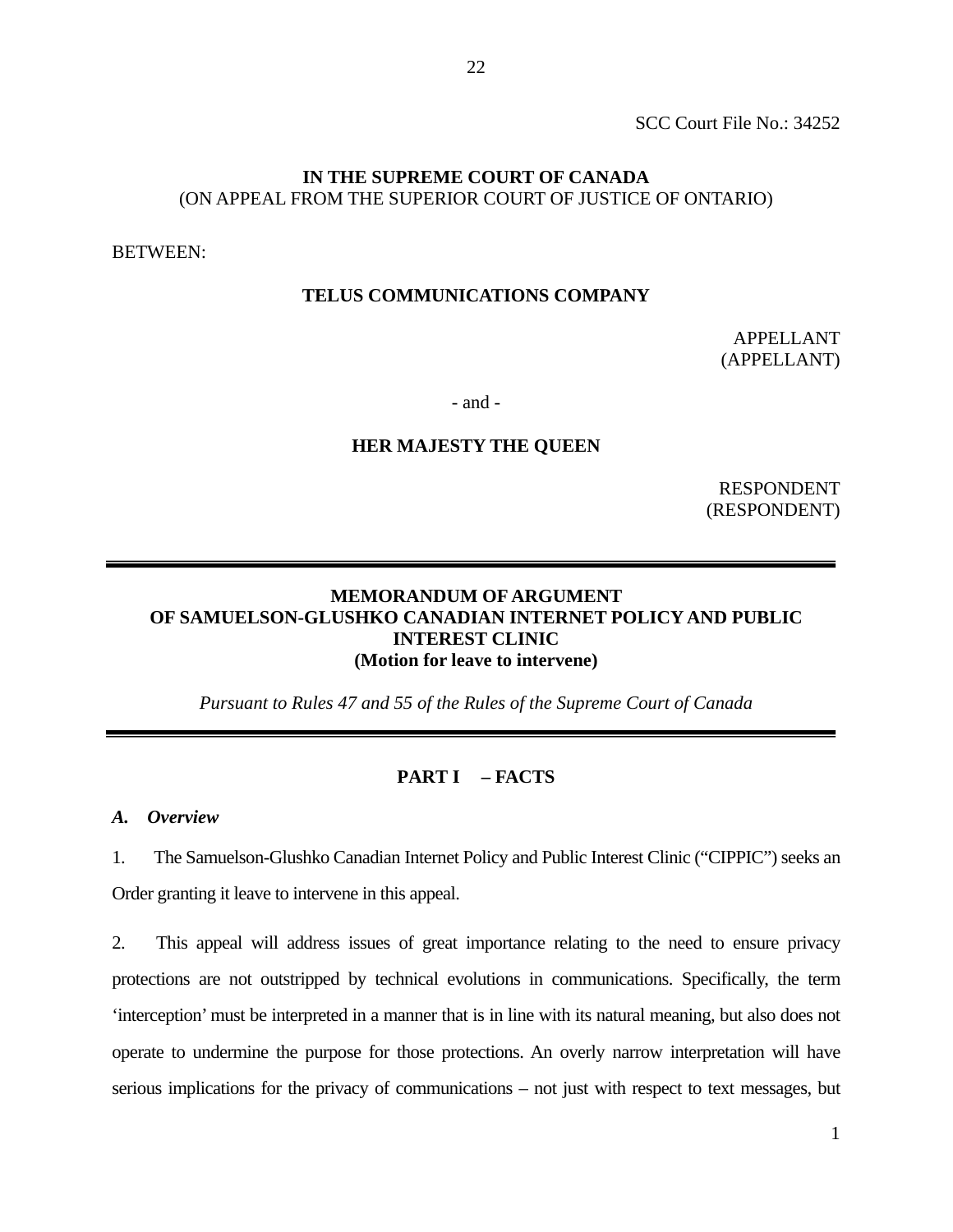also with respect to online information exchanges

3. If successful in its motion for leave to intervene, CIPPIC will assist the Court in its consideration of the important issues before it by offering useful submissions different from those of the other parties.

4. In providing its useful and different submissions, CIPPIC will draw on the unique knowledge and expertise it has developed through its specialized activities in this area of law and policy. CIPPIC's experience in Internet privacy policy in general has included participation in legislative, academic, judicial, quasi-judicial, and client-centered processes. It has also been an active participant in international policy-making processes relating to privacy and technology, as well as a number of processes where the question of privacy's evolving role within judicial procedures has been directly at issue.

## *B. CIPPIC*

5. CIPPIC is a legal clinic based at the University of Ottawa's Centre for Law, Technology and Society. Its core mandate is to advocate in the public interest where the law intersects with new technologies in ways that may detrimentally impact on the public. CIPPIC is Canada's sole legal clinic dedicated entirely to internet policy and public interest law. Internet policy issues impact on most aspects of CIPPIC's advocacy and public outreach activities. CIPPIC has intervened in the courts, testified before Committees of the House of Commons and Senate, participated in numerous quasijudicial fora, helped shape Internet policy at the International level through participation in various Internet governance processes and produced numerous publications and public outreach documents on law and technology issues.

#### **Affidavit of Kent Mewhort, sworn on March 28, 2012, Motion Record, Tab 2**

6. This Hounourable Court has previously recognized CIPPIC's capacity to assist the Court on questions relating to the balance of competing values in an online environment by granting CIPPIC leave to intervene in a number of internet policy-related cases. In 2006, this Honourable Court granted CIPPIC leave to intervene in a case concerning computer sales over the internet, *Dell Computer*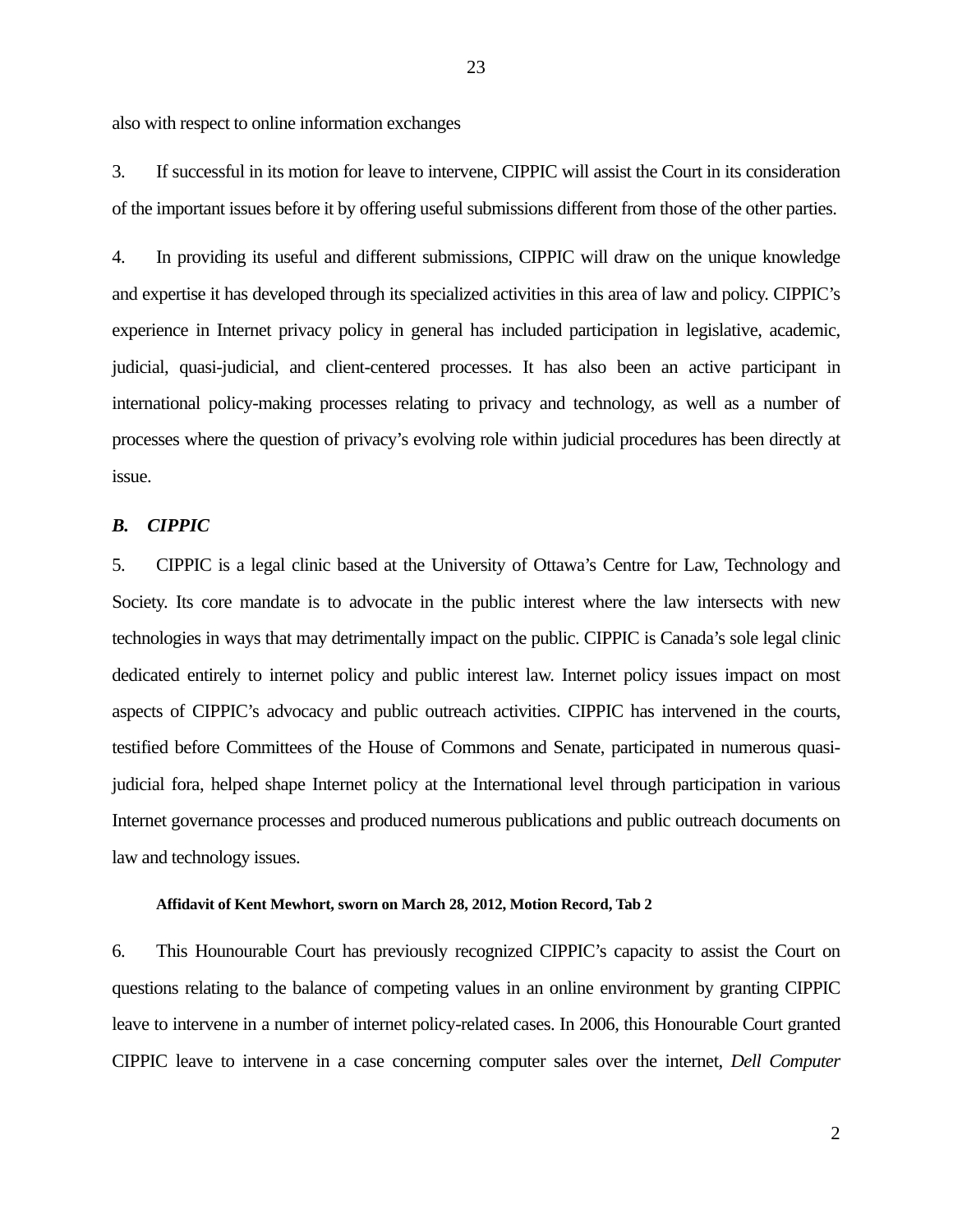*Corporation.* v. *Union des consommateurs*, 2007 SCC 34. In 2010, this Honourable Court granted CIPPIC leave to intervene in a defamation case with the potential to expand Canadians' liability for posting content on the internet, *Crooks* v. *Newton*, 33412 (SCC). In 2011, this Honourable Court granted CIPPIC leave to intervene in five copyright cases: (*Re:Sound v. Motion Picture Theatre Associations of Canada, et al.,* 34210 (SCC); P*rovince of Alberta as represented by the Minister of*  Education et al. v. Canadian Copyright Licensing Agency Operating as "Access Copyright", 33888 (SCC); E*ntertainment Software Association et al.* v. *Society of Composers, Authors and Music Publishers of Canada, 33921 (SCC); Rogers Communications Inc., et al.* v. *Society of Composers, Authors and Music Publishers of Canada, 33922 (SCC);* and *Society of Composers, Authors and Music Publishers of Canada* v. *Bell Canada et al.*, 33800 (SCC)).

#### **Mewhort Affidavit, sworn on March 28, 2012, Motion Record, Tab 2**

7. In addition to this generalized privacy experience, CIPPIC has participated in numerous processes where the proper scope of privacy protections and reasonable expectations of privacy were at issue. These include, for example, its interventions in *BMG Canada Inc.* v. *Doe*, 2004 FC 488 and 2005 FCA 193, and *Warman* v. *Wilkins-Fournier*, 2010 ONSC 2126 (Ont. Div. Ct.). In addition, CIPPIC's participation in international policy-making bodies such as the OECD (via its membership in the Civil Society Information Society Advisory Council to the OECD) on issues relating to the role of Internet intermediaries will be of direct relevance. CIPPIC is additionally in the process of completing a research project funded by the Privacy Commissioner of Canada and aimed at examining the evolving role of telecommunications in the broader context of electronic state surveillance capacities.

### **PART II – STATEMENT OF QUESTIONS AT ISSUE**

8. The only issue before the Court in this motion is whether CIPPIC should be granted leave to intervene in this matter of important public interest.

#### **PART III– ARGUMENT**

9. An applicant seeking leave to intervene before this Court under section 55 of the *Rules of the Supreme Court of Canada* must address two issues, as established in case law and codified in section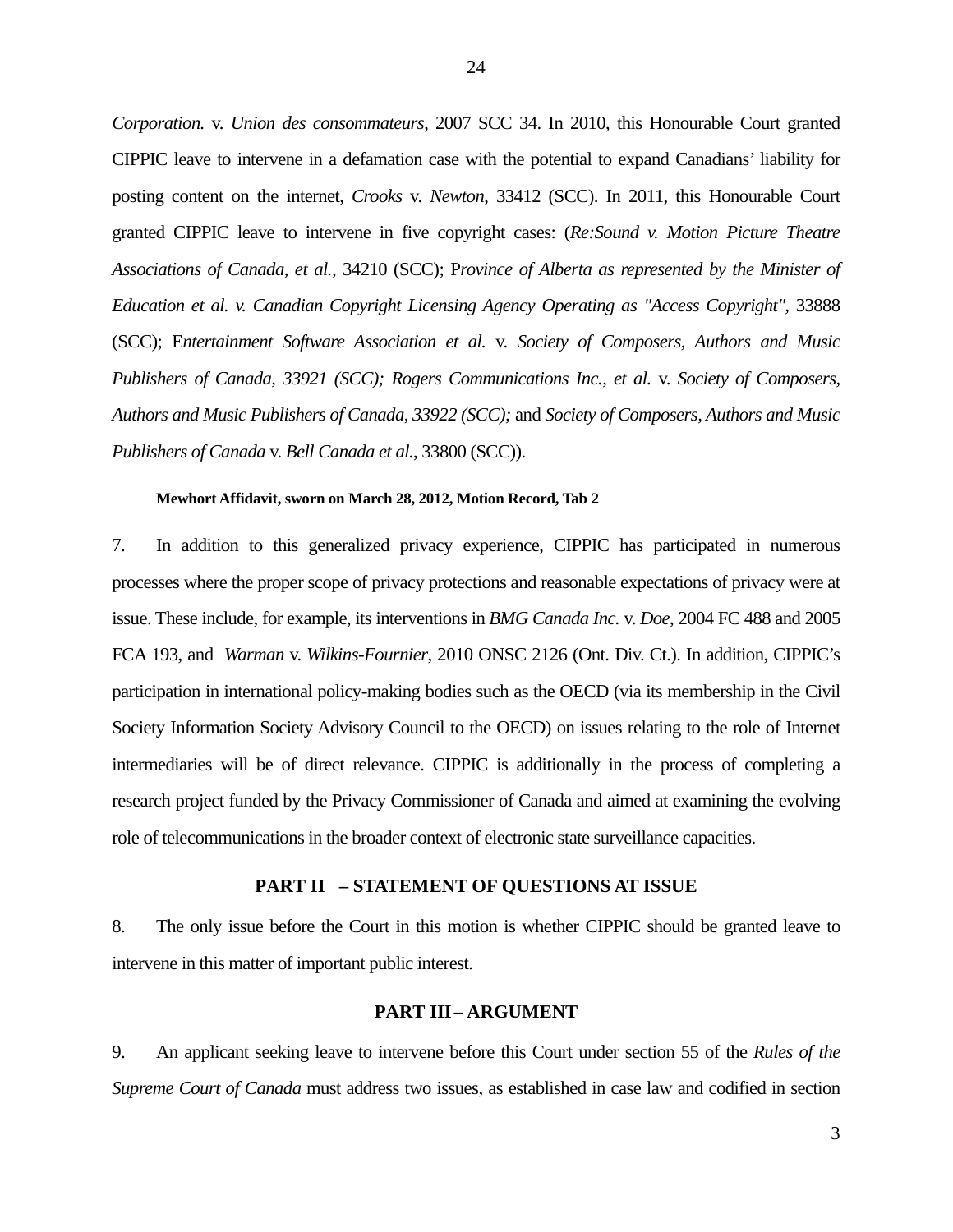- (a) whether the applicant has an interest in the issues raised by the parties to the appeal; and
- (b) whether the applicant's submissions will be useful to the Court and different from those of the other parties.

**Reference re Workers' Compensation Act, 1983 (Nfld.), [1989] 2 S.C.R. 335 (SCC) at para. 8 R. v. Finta, [1993] 1 S.C.R. 1138 (SCC) at para. 5 Rules of the Supreme Court of Canada, SOR/2002-156, ss. 55, 57(2)** 

#### *A. CIPPIC's Interest in this Appeal*

10. CIPPIC's interest in this appeal flows directly from its mandate to participate in internet policy debates and to advocate for the public interest where new technologies intersect with legal/policy development. Privacy has long been a core pillar of that mandate, particularly with respect to the privacy in communications infrastructure and the role of telecommunications service providers in defining shifting privacy expectations. The issues raised in this Appeal implicate these aspects of CIPPIC's work and mandate directly.

#### *B. Useful and Different Submissions*

11. The "useful and different submission" criteria is satisfied by an applicant who has a history of involvement in the issue, giving the applicant expertise that can shed fresh light or provide new information on the matter.

#### **Reference re Workers' Compensation Act, 1983 (Nfld.), [1989] 2 S.C.R. 335 (SCC), at para. 12**

12. CIPPIC's submissions will be useful because CIPPIC brings to these proceedings the experience of a legal clinic that has worked with various stakeholders on all sides of competing interests in privacy and freedom of expression online. CIPPIC can offer the Court a useful and balanced perspective on the wider issues raised in this Appeal.

#### **Mewhort Affidavit, Motion Record, Tab 2**

13. CIPPIC's submissions will be different from those of the current parties, as they will be informed by its rich experience across the broad spectrum of law and policy related to online privacy as well as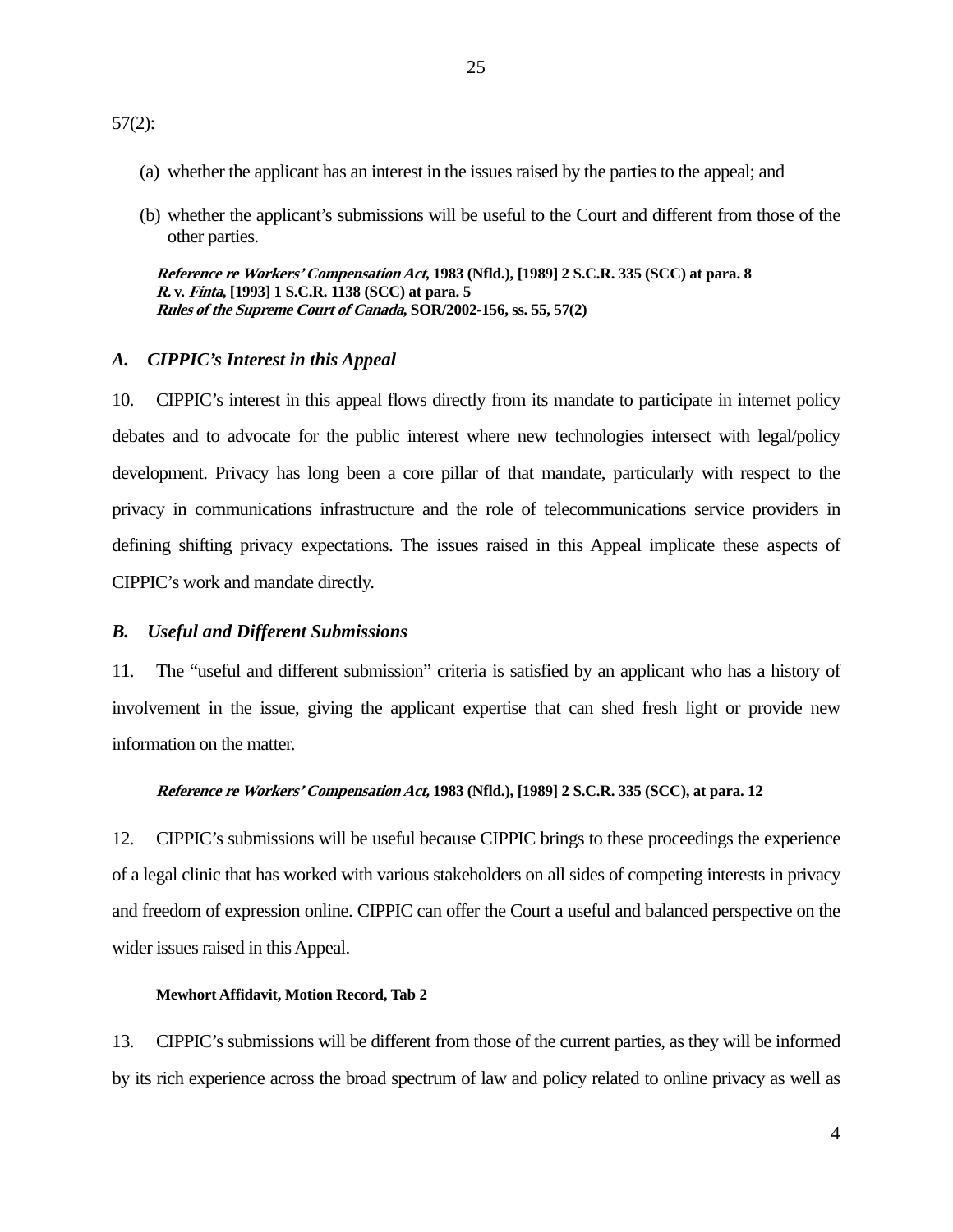by its specific expertise on the role of Internet intermediaries.

14. Additionally, CIPPIC's proposed submissions do not raise any concerns that have traditionally led this Honourable Court to refuse intervention. CIPPIC does not intend to expand the issues under appeal beyond those raised by the existing parties.

#### **Reference re Workers' Compensation Act, 1983 (Nfld.), [1989] 2 S.C.R. 335 (SCC), at para. 12**

#### *C. CIPPIC's Proposed Submissions*

15. If granted intervener's status, CIPPIC proposes to argue that the Court below erred in law by applying incorrect principles of statutory interpretation in defining the term 'interception' within the context of Part VI of the *Criminal Code*. The Court below narrowly construed 'interception' as applying solely to simultaneous capture of communications in transit. This interpretation is not required by the wording of Part VI, and is in conflict with its legislative purpose, common law principles relating to the role of communications intermediaries, and principles embodied in section 8 of the *Charter* protecting the reasonable expectations of privacy of Canadians. Endorsement of the principle adopted by the Court below will have a serious and detrimental impact on the privacy of Internet communications.

16. The term 'intercept' is defined in section 183 of the *Criminal Code* to be inclusive of an act to: "listen to, record or acquire a communication or acquire the substance, meaning or purport thereof." As the term 'intercept' is defined within the *Code*, there is no need to import dictionary definitions of the term. Section 184 of the *Code* designates the act of wilfully intercepting a private communication by means of an electronic device to be an indictable offence. Nothing in the *Code* definition of 'intercept' mandates that an 'interception' amount to a "real time capture of otherwise transient communications". If retained, this narrow definition will have serious implications for the privacy of communications and, particularly, for the privacy of Internet communications, which often rely on less transient content caching and temporary preservation of content as a necessary part of the communications delivery process.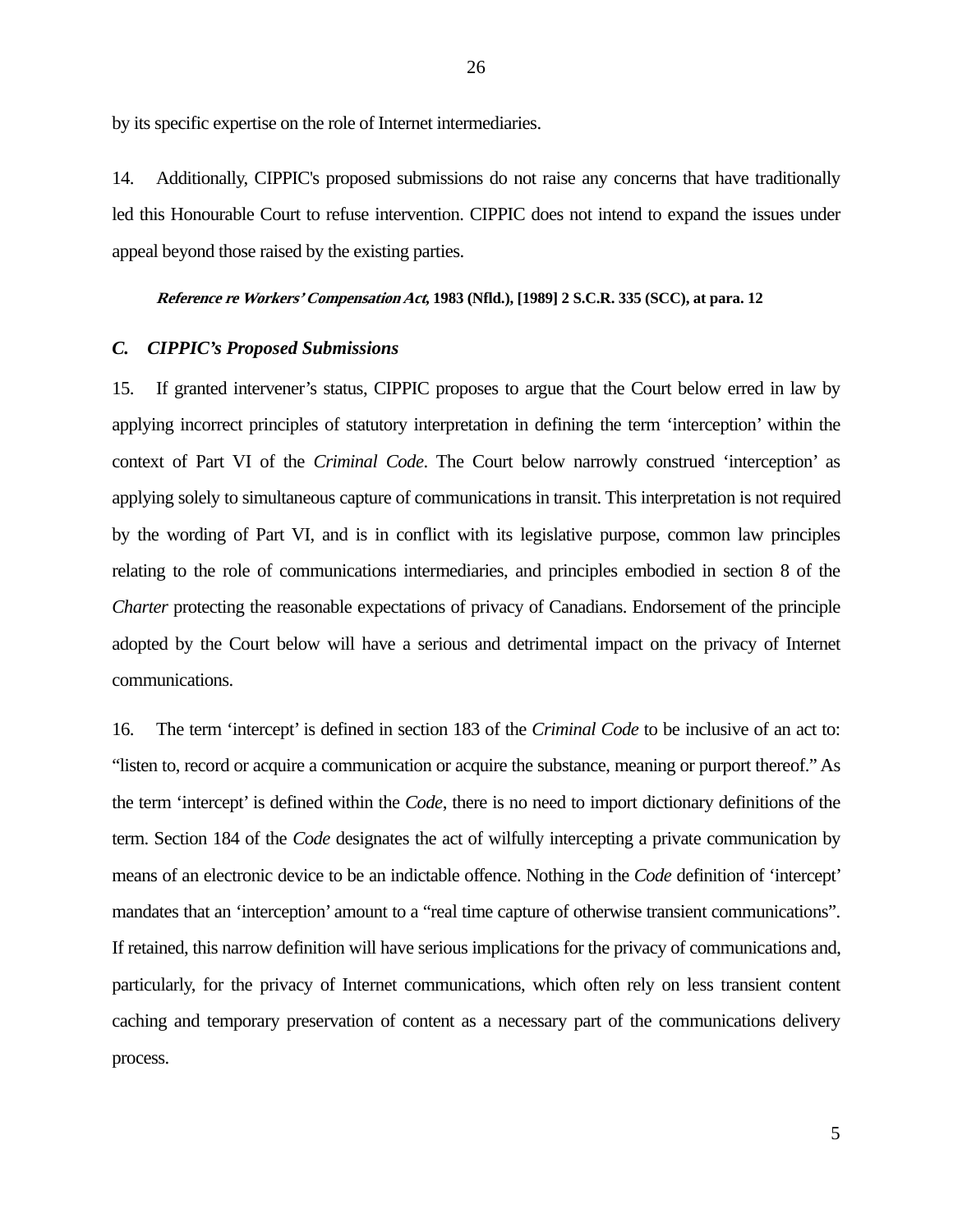17. Parliament enacted Part VI of the *Criminal Code* in order to curtail the privacy invasive natures of electronic surveillance. Electronic surveillance was deemed particularly harmful for its surreptitious nature, and for the ease by which mass amounts of personal communications could be gathered, as noted by Justice Dickson in *R. v. Commissio* (dissenting, but not on this point):

The unique legislative treatment of electronic surveillance is a reflection of its nature. The modern technology is both powerful and unobtrusive. The technology permits massive invasion of the privacy with ease. It is also indiscriminate about the content of any communication intercepted. Parliament has determined that this potential constitutes a threat to individual freedom and the right to privacy. The evidentiary rule of exclusion fortifies the stipulation that interceptions of private communications are illegal unless specified conditions are met.

Justice Martin of the Ontario Court of Appeal elaborated on the privacy risks inherent in interception

orders as opposed to traditional search and seizure warrants:

It is also apparent that, although an analogy may be drawn between judicial authorizations to intercept private communications and judicial authorizations for conventional search warrants, there are substantial differences between the two types of authorizations. A search warrant authorizes the search of specified premises for specific things already in existence. The person executing a search warrant will normally know whether a particular item found on the searched premises comes within the scope of the warrant. A search warrant authorizes a single entry of the premises to be searched, and if the items sought are not found, an application for a second search warrant must be made in order to make a further entry. In contrast, an authorization to intercept private conversations authorizes the interception of conversations which have not yet taken place. The interception may occur at any time during the period specified in the authorization. It will often be the case that the listener will not be able to determine whether the intercepted conversation constitutes the evidence sought until after he has heard it in its entirety in the context of other conversations similarly overheard

### **R. v. Commissio, [1983] 2 S.C.R. 121, p. 134 R. v. Finlay and Grellette, (1986) 54 O.R. (2d) 509 (Ont. C.A.)**

18. While communications technologies have since evolved, the concerns related to communications interception have not. Text messages are retained by telecommunications service providers (TSPs) to ensure better service delivery. Where police make use of such communications stores through means such as production orders or, as in this case, general warrants, they gain the capacity to surreptitiously access mass amounts of personal communications with great ease, by means of electronic equipment. This effectively bypasses the legislative purpose of Part VI and, to the extent that is reasonable, section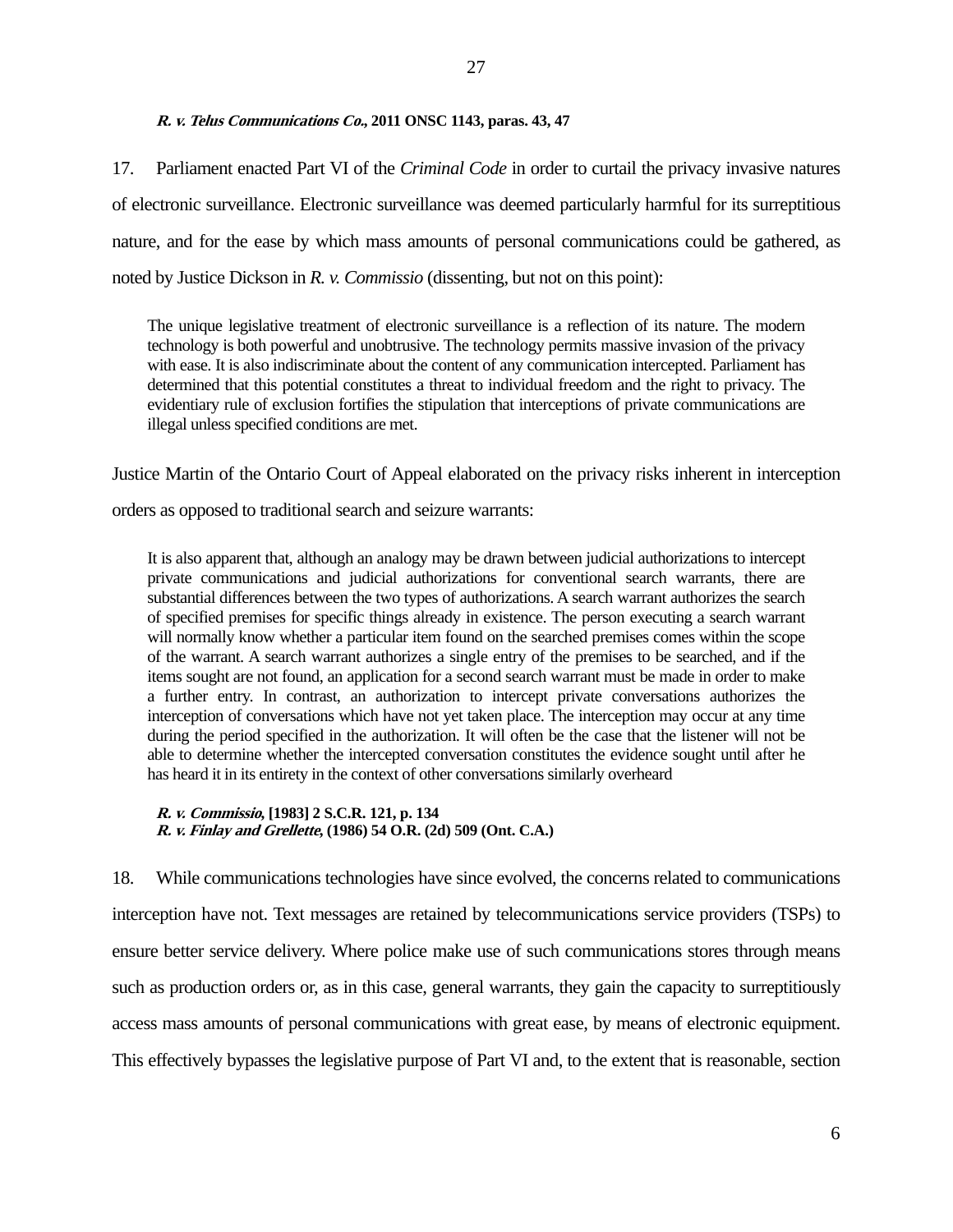184 should be interpreted to encompass such conduct.

19. To the extent that the term 'interception' is limited in scope to 'interference with a communication that is passing from its source to its destination', the *speed* by which this message is moving is not relevant. Nor should the question of whether a message has yet arrived at its intended destination or not at the time of interception be determinative whether an interception has occurred. Interception is, at its core, aimed at ameliorating the extraction of personal communications from the infrastructure that facilitates that communication. The term 'interception should be flexible enough to account for technological evolutions in the nature, efficiency and accuracy of message delivery.

#### **R. v. Telus Communications Co., 2011 ONSC 1143, para. 48**

20. In its text message delivering capacity, TELUS is operating as a common carrier or TSP to the extent that it is operating an infrastructure for message delivery. The acts of common carriers, when necessary to the message delivery process, have always had special salience when assessing the legalities of a particular communication. Features inherent in common carriers have, historically, included liability limitations and added privacy obligations. The concept of common carriage can be traced back to well before the age of the Internet and finds its precursors in mail delivery systems. Susan Landau finds the precursors of the U.S. Wiretapping Law in the 1792 U.S. Act that established the postal system, which made it a criminal offence to open letters prior to delivery (similar provisions are found in the *Canada Post Corporation Act*).

**Canada Post Corporation Act, R.S.C., 1985, c. C-10, section 48 S. Landau, "Surveillance or Security? The Risks Posed by New Wiretapping Technologies", (Boston: Massachusetts Institute of Technology, 2010)** 

21. Common carrier activities are defined in a number of areas of law. Under the *Copyright Act*, for example, 'mere conduit' activity necessary to the delivery of telecommunications messages by a TSP is deemed not to amount to a 'communication to the public by telecommunication'. As this Honourable Court held in *SOCAN v. CAIP*, the use of 'caching' (making local copies of musical works at various parts of the TSPs' network so that users in that locale can access it more readily) is a 'mere conduit' activity that falls within the scope of the 'message delivery' process. Caching, while different in kind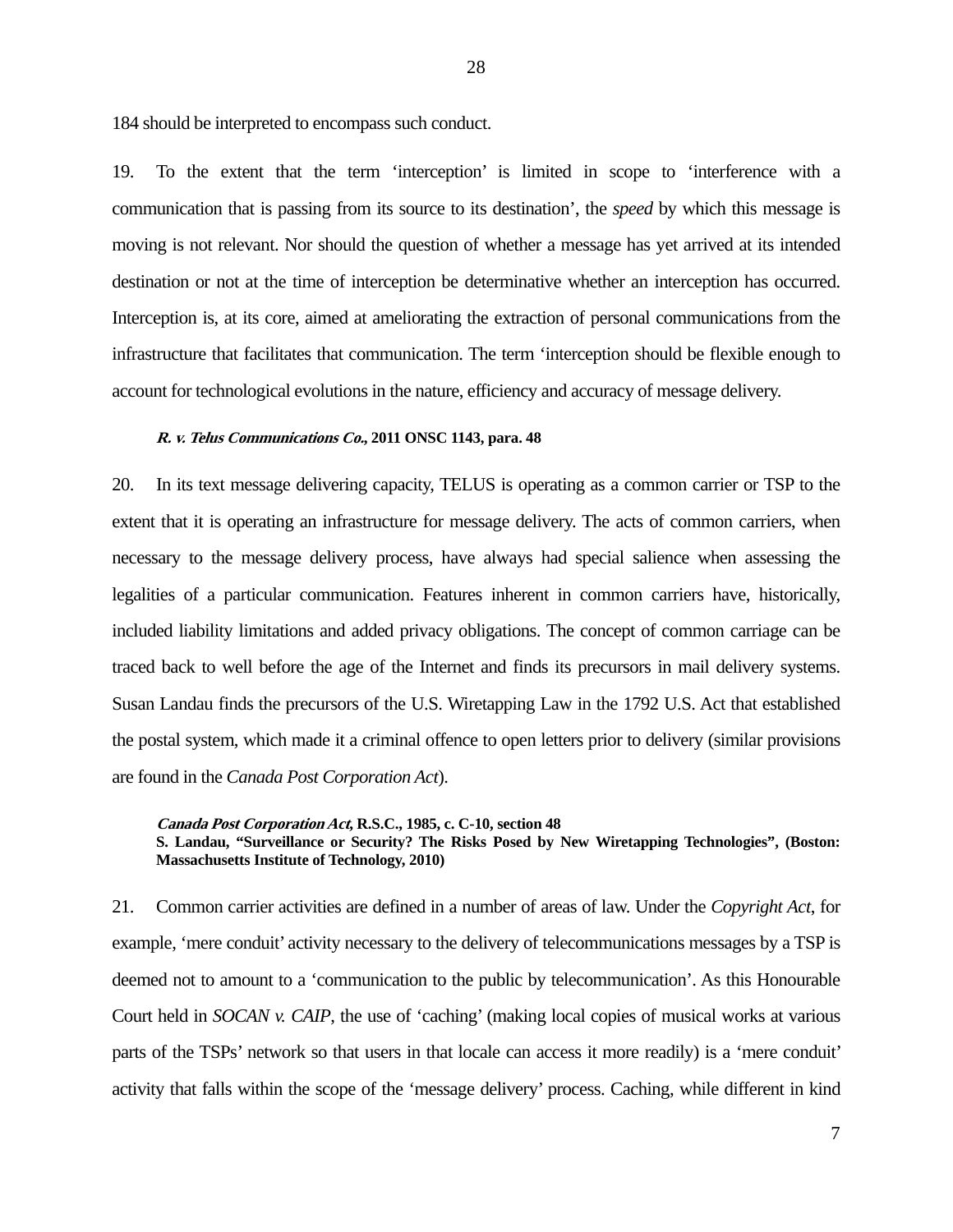The creation of a "cache" copy, after all, is a serendipitous consequence of improvements in Internet technology, is content neutral, and in light of s. 2.4(1)(*b*) of the Act ought not to have any *legal* bearing on the communication between the content provider and the end user…"Caching" is dictated by the need to deliver faster and more economic service, and should not, when undertaken only for such technical reasons, attract copyright liability.

The intermediary nature of TSPs resonates in other areas of the law, where 'mere conduit' activity, defined loosely as 'activity necessary to deliver the message', has special legal significance.

#### **Copyright Act, R.S.C., 1985, c. C-42, section 2.4(1)(b) Society of Composers, Authors and Music Publishers of Canada v. Canadian Assn. of Internet Providers, [2004] 2 S.C.R. 427, at paras. 114-116**

22. As noted above, if granted leave to intervene, CIPPIC will argue that neither speed of message delivery nor simultaneity are determinative of 'interception'. Interception is, rather, interference with the infrastructure of delivery, which, in a rapidly evolving technological age, should be informed by well entrenched legal definitions of what is and is not part of that message delivery infrastructure.

23. TELUS employs a 30 day retention period for text messages transmitted on its network. It is not the length of the retention period that is relevant, but rather its purpose. The *Personal Information Protection and Electronic Documents Act* (PIPEDA) restricts telecommunications companies to collecting personal information solely for clearly identified purposes. Outside a few well-defined exceptions enumerated in sub-section 7(3), PIPEDA requires telecommunications companies to gain user consent for those clearly identified purposes. PIPEDA further prevents telecommunications companies from retaining personal information once that initial purpose has expired. TELUS has no legitimate purpose to retain text message data other than to ensure message delivery and internal functions. For the retention period (absent unusual circumstances, maintenance or a warrant) TELUS should have no legitimate reason to remove text messages from their network storage in order to view the contents of these messages. This bolsters reasonable users' expectations – they do not expect text messages to be kept for longer than necessary to ensure message *delivery*.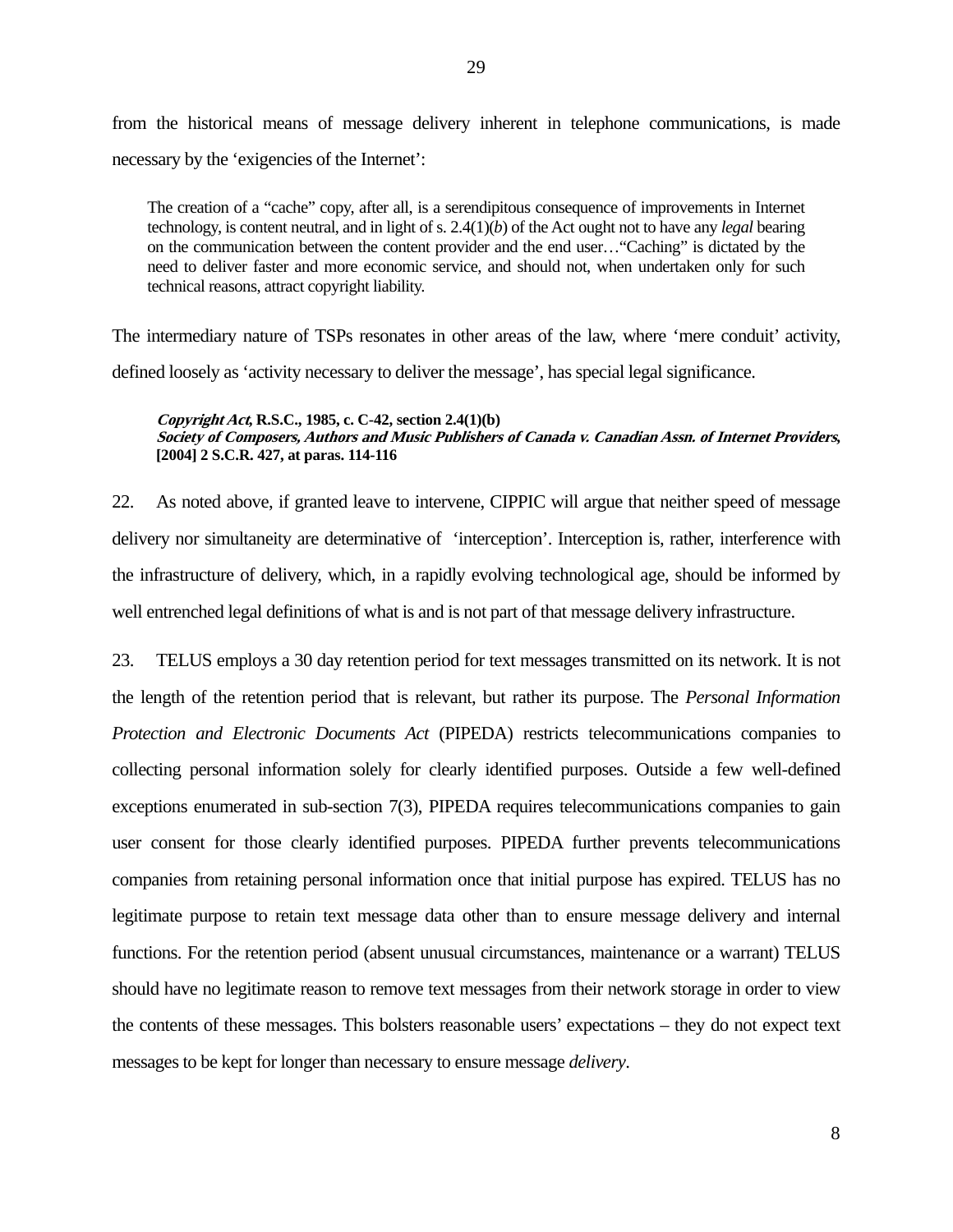**Personal Information Protection and Electronic Documents Act, S.C. 2000, c.5, s. 7(3), and Principles 4.2.2, 4.3.2 and 4.5.3 of Schedule 1** 

24. Part VI of the *Criminal Code* was enacted to protect what has become a constitutionally protected human right to privacy now enshrined in sections 7 and 8 of our *Charter of Rights and Freedoms*. Section 8 in particular acts to prevent the State's legitimate interests in investigating its citizens from overbearing individuals' reasonable expectations of privacy in a disproportionate manner. Given the interplay between constitutionally protected rights and Part VI, interpretation of the term 'interception' should be informed by principles of privacy protection as developed by this Honourable Court through its section 8 jurisprudence.

25. The expectation of privacy in a communication that is in the process of delivery has, historically, been high. The nature of the interception, as noted by Justice Martin in *Finlay*, above, is such that there is no manner of knowing how much irrelevant information will be captured alongside the desired elements of the communication. There is no telling ahead of time how sensitive the communications will be. Moreover, as noted by Justice Estey in *R. v. Lyons*:

The necessary result of such legislation is the express and implied recognition of invasion of citizens' rights... It is the invasion of the mind through the covert discovery and recording of the voice, that is, that makes the powers granted in these provisions so significant in our community. It is the entry into the mind by the power to intercept private communications

Such 'intrusions into the mind' implicate a biographical core of personal information and should be treated as highly invasive.

#### **R. v. Lyons, [1984] 2 S.C.R. 633**

26. Reasonable privacy expectations of privacy are contextual. While it may be true that 'simply searching stored messages' on a mobile communications device may or may not be an 'interception', the same cannot be said for the retrieval via search of the same communication from network equipment and infrastructure. Users are not overly concerned with the mechanics of message delivery and, instead, expect their text messages to be treated to the same level of protections at their voice communications while in the infrastructure of their service provider. As noted in *R. v. Finley*, the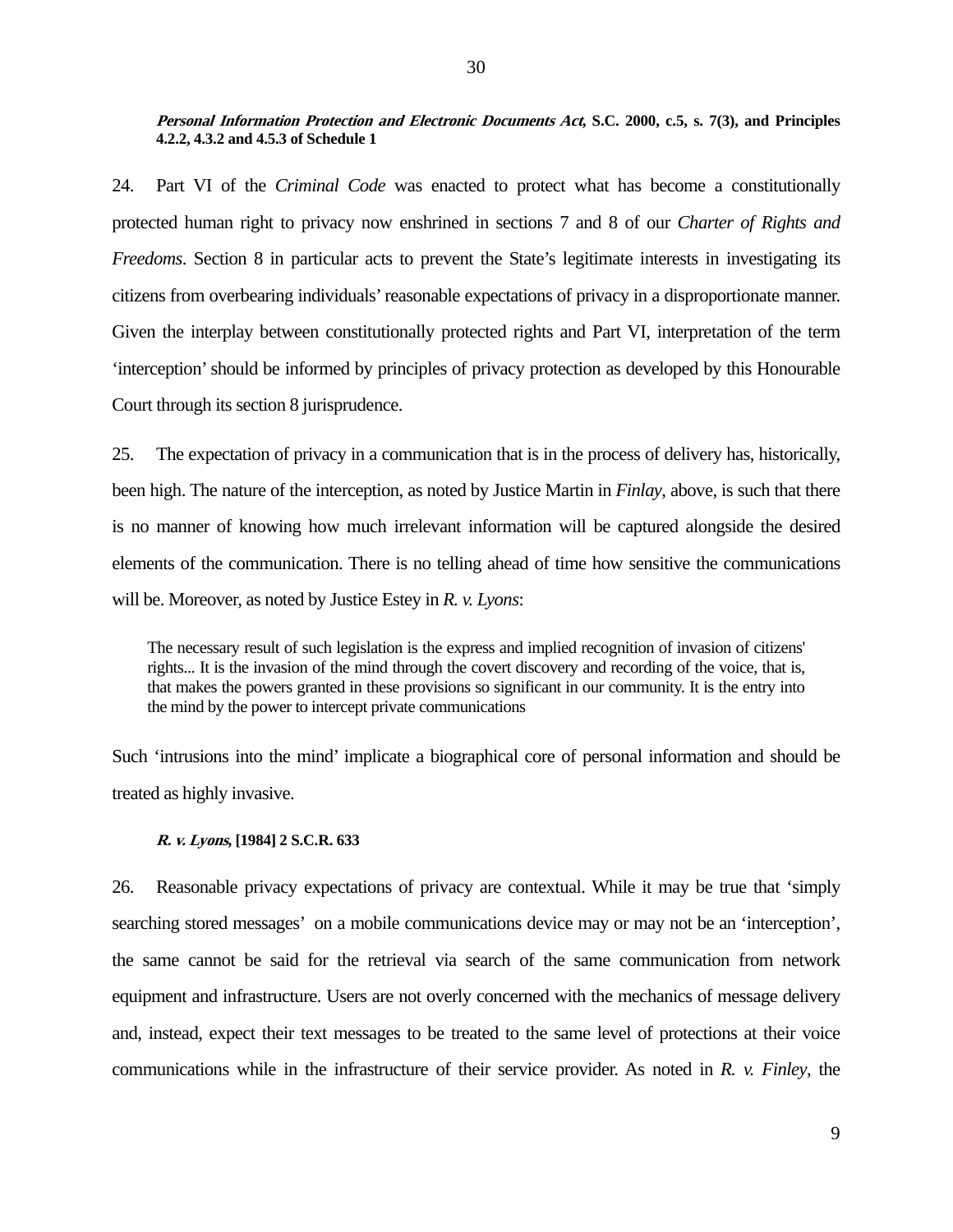constitutionality of Part V1 interceptions is in some ways dependent on the specific limitation regime adopted for surreptitious interception of communications. This is what reasonable expectations of privacy require.

#### R. v. Finlay and Grellette, (1986) 54 O.R. (2d) 509 (Ont. C.A.)

# **PART IV-COSTS**

CIPPIC will not seek costs in this matter and asks that costs not be awarded against it in this 27. motion or in the appeal if leave to intervene is granted.

# PART V PART V - ORDER SOUGHT

28. CIPPIC respectfully requests an Order from this Honourable Court:

- granting CIPPIC leave to intervene in this appeal;  $(i)$
- $(ii)$ permitting CIPPIC to file a factum of no greater length than 20 pages;
- $(iii)$ permitting CIPPIC to present oral argument at the hearing of this appeal; and
- $(iv)$ such further or other Order as deemed appropriate.

ALL OF WHICH IS RESPECTFULLY SUBMITTED this 28<sup>th</sup> day of March, 2012.

Tamir Israel

Samuelson Glushko Canadian Internet Policy and Public Interest Clinic (CIPPIC) University of Ottawa, Faculty of Law, Common Law Section 57 Louis Pasteur Street Ottawa, ON K1N 6N5

Tel: (613) 562-5800 ext. 2914 Fax: (613) 562-5417 Email: tisrael@cippic.ca

Counsel for the Proposed Intervener, Samuelson-Glushko Canadian Internet **Policy and Public Interest Clinic**